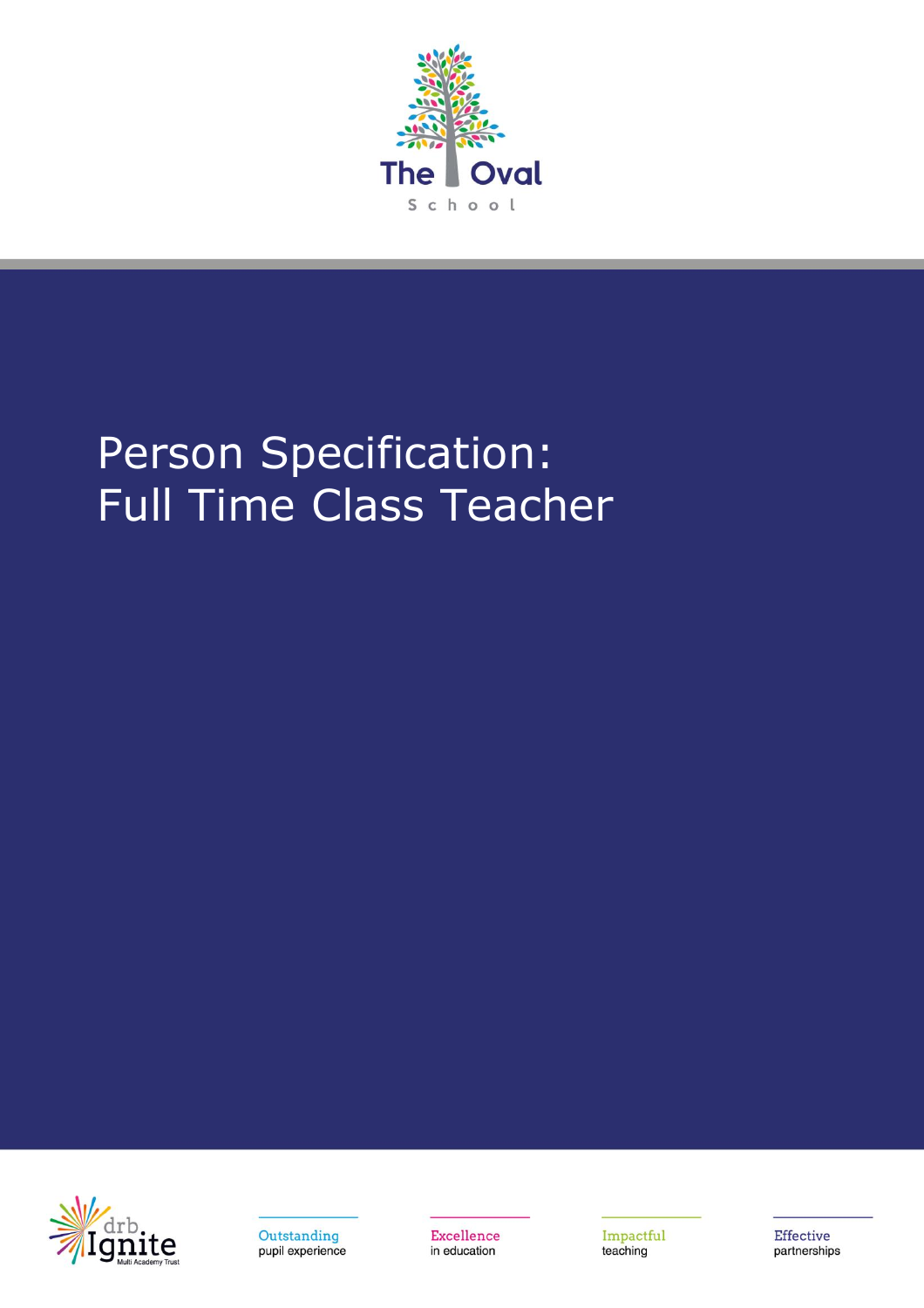

## Person Specification: Full Time Class Teacher:

**The Oval School is committed to safeguarding and promoting the welfare of children and young people and expects all staff to share this commitment. An Enhanced DBS check is required for the successful applicant.**

| <b>JOB REQUIREMENTS</b>                                                                                                                                               | <b>Essential</b> | <b>Desirable</b> |
|-----------------------------------------------------------------------------------------------------------------------------------------------------------------------|------------------|------------------|
| <b>Qualifications</b>                                                                                                                                                 |                  |                  |
| <b>Qualified Teacher Status</b>                                                                                                                                       | ✓                |                  |
| Evidence of recent and relevant training                                                                                                                              | ✓                |                  |
|                                                                                                                                                                       |                  |                  |
| <b>Experience</b>                                                                                                                                                     |                  |                  |
| Evidence of excellent teaching ability and<br>successful impact on pupil progress                                                                                     | ✓                |                  |
| Successful experience of teaching in more<br>than one Key Stage                                                                                                       |                  | ✓                |
|                                                                                                                                                                       |                  |                  |
| <b>Skills, knowledge and Understanding</b>                                                                                                                            |                  |                  |
| Excellent subject knowledge                                                                                                                                           | ✓                |                  |
| A sound understanding of planning and<br>assessment for learning                                                                                                      | $\checkmark$     |                  |
| Proven administrative and organisational<br>skills                                                                                                                    | ✓                |                  |
| Take responsibility for all pupils behaviour<br>both in and outside the classroom in line<br>with school behaviour policy                                             | ✓                |                  |
| An awareness of the range of strategies to<br>address the differing needs which exist in<br>the mixed ability classroom and which<br>include second language learners | ✓                |                  |
| An understanding of target setting and<br>action plans                                                                                                                | ✓                |                  |
| A clear understanding of assessment<br>procedures                                                                                                                     | ✓                |                  |
| Ability to effectively organise and manage<br>time and resources.                                                                                                     | ✓                |                  |



Excellence in education